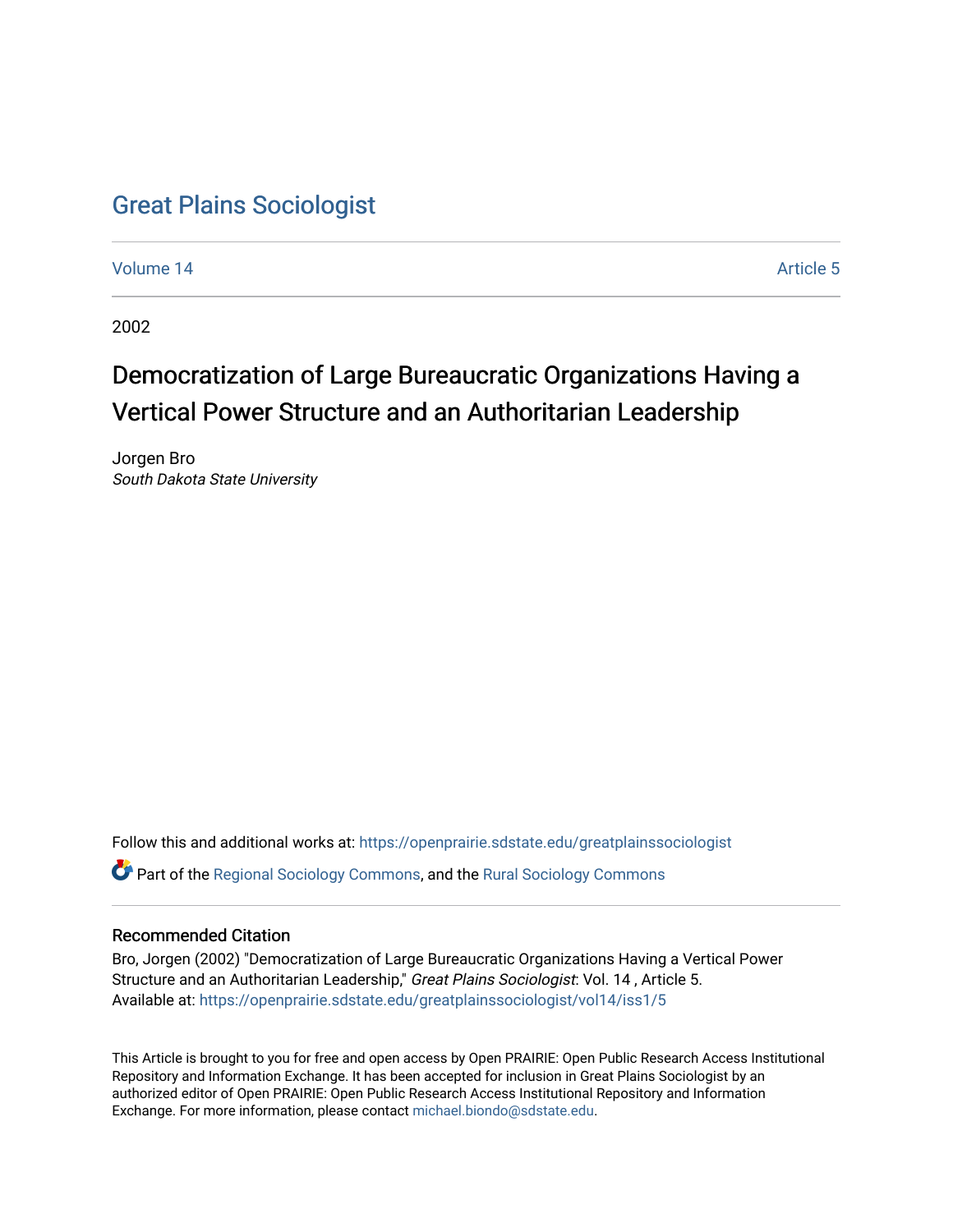### Democratization of Large Bureaucratic Organizations Having A Vertical Power Structure and an Authoritarian Leadership

#### Jorgen Bro South Dakota State University

#### **Introduction**

This paper discusses how grass-root workers in large bureaucratic organizations can organize and thereby force democratic changes in the workplace when it has a vertical power structure and an authoritarian leadership. The kinds of organizations we are considering are large factories and similar organizations where a majority of the members are manual or low skilled workers. When we discuss leaders, we are primarily considering the management leadership, but under some circumstances also top-leaders when it is relevant. The paper will first define and discuss the relationship between democracy, bureaucracy, power, leadership, vertical power, and authoritarian leadership. Second, we will discuss how workers can organize and force democratic changes within the workplace; thereby reduce leaders' power sources and power bases that permit leaders to manipulate the behavior of workers. In this context, we will closely examine how democratic changes forced by grass-root workers influence each power source and power base controlled by leaders. Third, we will discuss the consequences the democratization process has on grass-root workers' job situation and the organization (workplace) as a whole; including the bureaucratic structure, the authoritarian leadership style and the vertical power system. Forth, we end with a short conclusion.

#### **Background and Definitions**

There are several definitions of democracy. The two we will combine in this paper are from American Heritage College Dictionary and Dean Alger's "Megamedia." The former states that democracy exists when the majority rule and the common people are considered as the primary source of political power. Democracy is the principle of social equality and individual rights." (American Heritage College Dictionary, 1997, p. 369). The latter has a slightly different view, but fits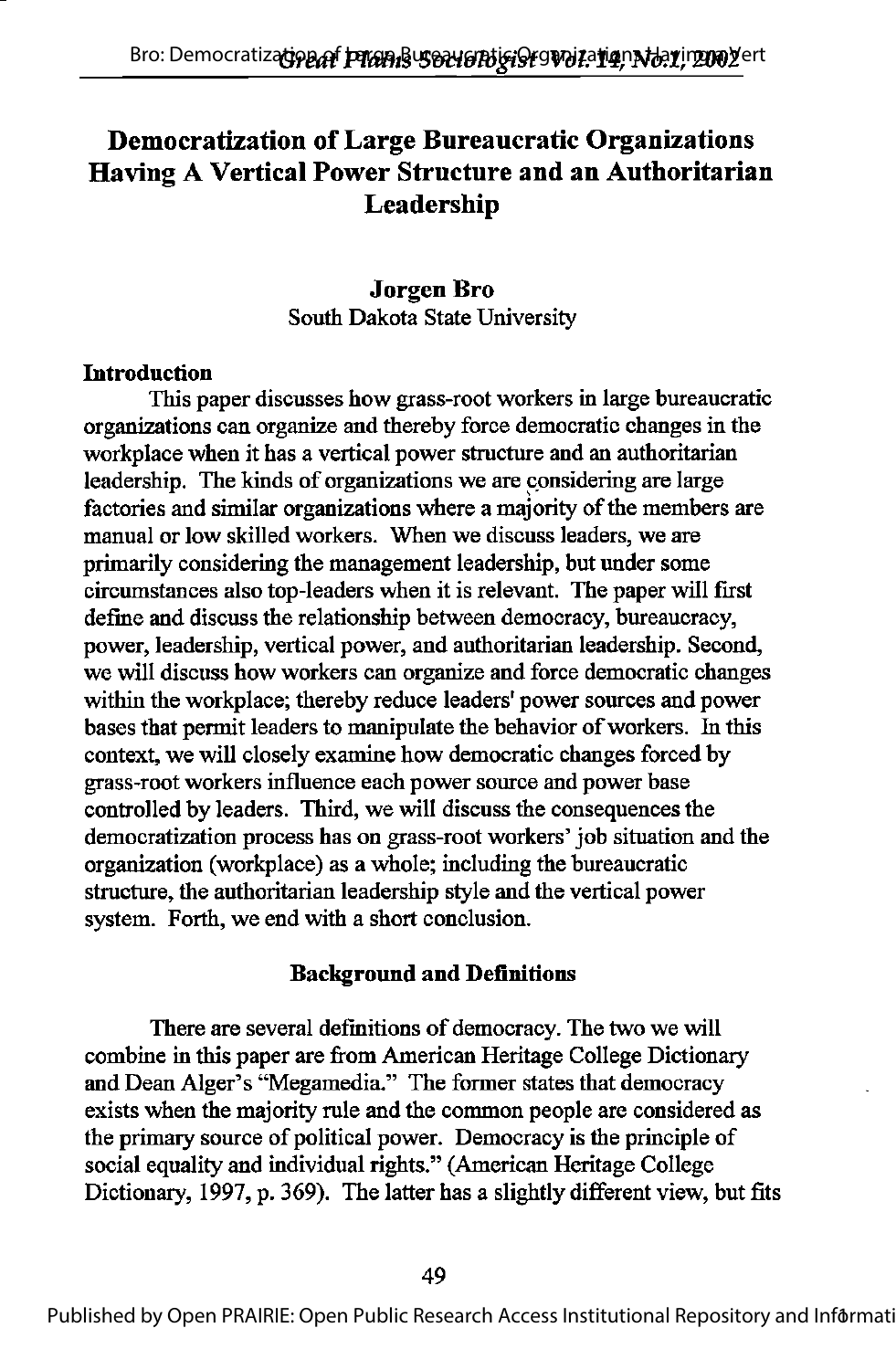well with the above definition. Alger (1998, p.l9) suggests that everyone should have an equal opportunity to express him or herself about any outcome, and everyone should have sufficient opportunity to understand the context and consequences of the decisions they want to make.

Some writers view bureaucratic organizations as democratic, while others argue that bureaucratic organizations are rather more totalitarian. Put into context with the definition of democracy given above, bureaucracy will be considered as opposed to democracy; it is a controlling tool that leads to social inequality and suppresses individual rights and political participation of the many by the few. Jary and Jary (1991, p. 38) define bureaucracy as "a type of organization in which administration is based on impersonal, written rules and a hierarchy of offices; there is a clear distinction between the office and its incumbent, and official positions are filled on the basis of formal qualifications. Bureaucracies are based upon rational legal authority which means that there is a belief that those in higher offices should have power over subordinates." Perrow (1986, p. 5) says that bureaucracy is a tool, "a social tool that legitimizes control of the many by the few. This control has generated unregulated and unperceived social power. Bureaucracies also shape our ideas, our very way of conceiving of ourselves, control our life chances, and even define our humanity." From Perrow's point of view we can get an idea how the average worker is suppressed, not only by the leaders, but also by the bureaucratic structure.

Both Jary and Jary (1991) and Perrow (1986) write that leaders have legitimate control over subordinates in bureaucratic organizations through the use of power. Hall believes that power, in a relationship between two or more actors (not necessary individuals), means that the behavior of one (or more) affect the behavior of the other(s). In other words, A has power over B to the extent that A can get B to do something B would not otherwise do. Power is an act that has to be used or exercised. To sustain power, power holders must exercise power to signify to others their awareness of their role obligations. Units and people in organizations get their power through their control of both power sources and power bases. (Sources are the mechanisms that allow parties to control the power bases.) These sources can emanate from one's office or position, level of expertise, or from charismatic qualities (Hall, 1999,  $109-112+114$ ). "Power bases refer to what power holders control that permits them to manipulate the behavior of others" (French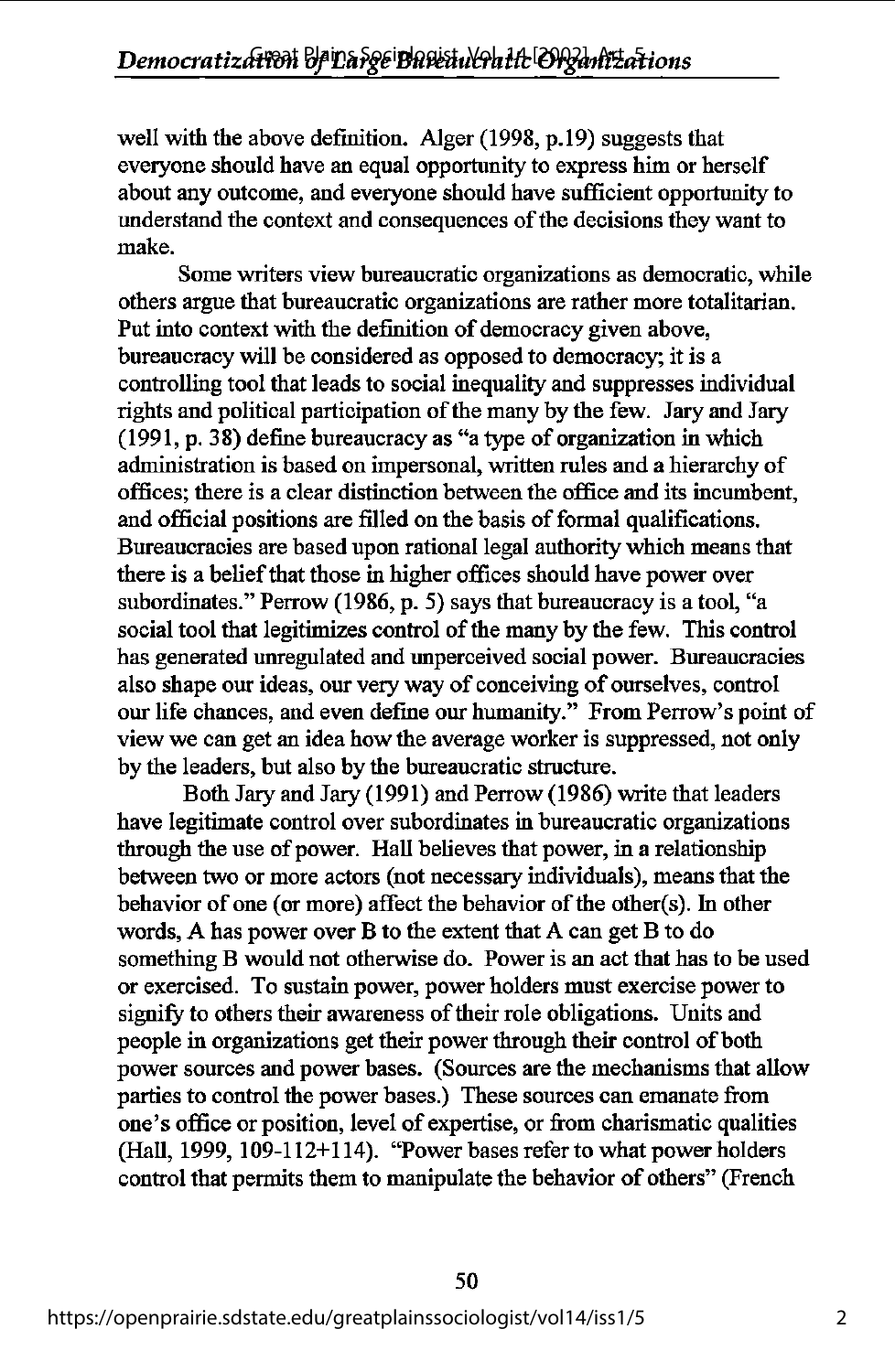and Raven, 1968). There are five different power bases. I) "Reward power" is based on the ability of a social agent (person, role, norm, group etc.) to reward the recipient for compliance. 2) "Coercive power" is based on the ability of a social agent to punish or sanction the recipient if he does not conform to the requirements specified. 3) "Legitimate power" is based upon the notion that a social agent has a legitimate right to direct the behavior(s) of the other. 4) "Referent power" is based on the recipient's identification with the social agent in terms of how he behaves, believes and so on. 5) "Expert power" refers to particular knowledge or expertise in a given area possessed by the social agent (French and Raven, 1968).

There are two types of power structures in bureaucratic organizations, vertical and horizontal power. We will discuss horizontal power at a later stage in the paper. Vertical power in bureaucratic organizations means that the power relations are built into a hierarchy; people in positions high up in the hierarchical pyramid have the most power while those at the lowest level have the least power. There are clearly written rules explaining the power relations. Each level is given just the amount of power necessary to carry out its responsibilities. The reason that ascendant levels in the hierarchy have more power is because they have a broader knowledge about the organization and task expertise, therefore, they control the power sources and the power bases. Only those at the top or at a higher level have the legal power to make decisions or changes in a vertical system, therefore, power is distributed between the privileged and the unprivileged (Hall, 1999, p. 109-111).

Many see power closely linked to leadership. Under some circumstances they are right, but as we shall see, this connection is far from democratic. From a more democratic point of view leadership is the ability of a leader to influence (non-coercive) followers to alter their preferences to coincide with those of his own. Leadership is closely related to power, but it differs in that it entails influence or change of preference, while power means only that agents' preferences are held in abeyance. Leadership is not only power allocated to a position, but also something that is "voluntarily" attributed to people by their followers (Hall, 1999, p. 136). Leaders are at the same time given a legitimate right to their position because of the power bases, but how they use the power bases differ (French and Raven, 1968). There are two main types of supervisory leadership, supportive and authoritarian. A supportive leader will not take too much advantage of the power bases, like for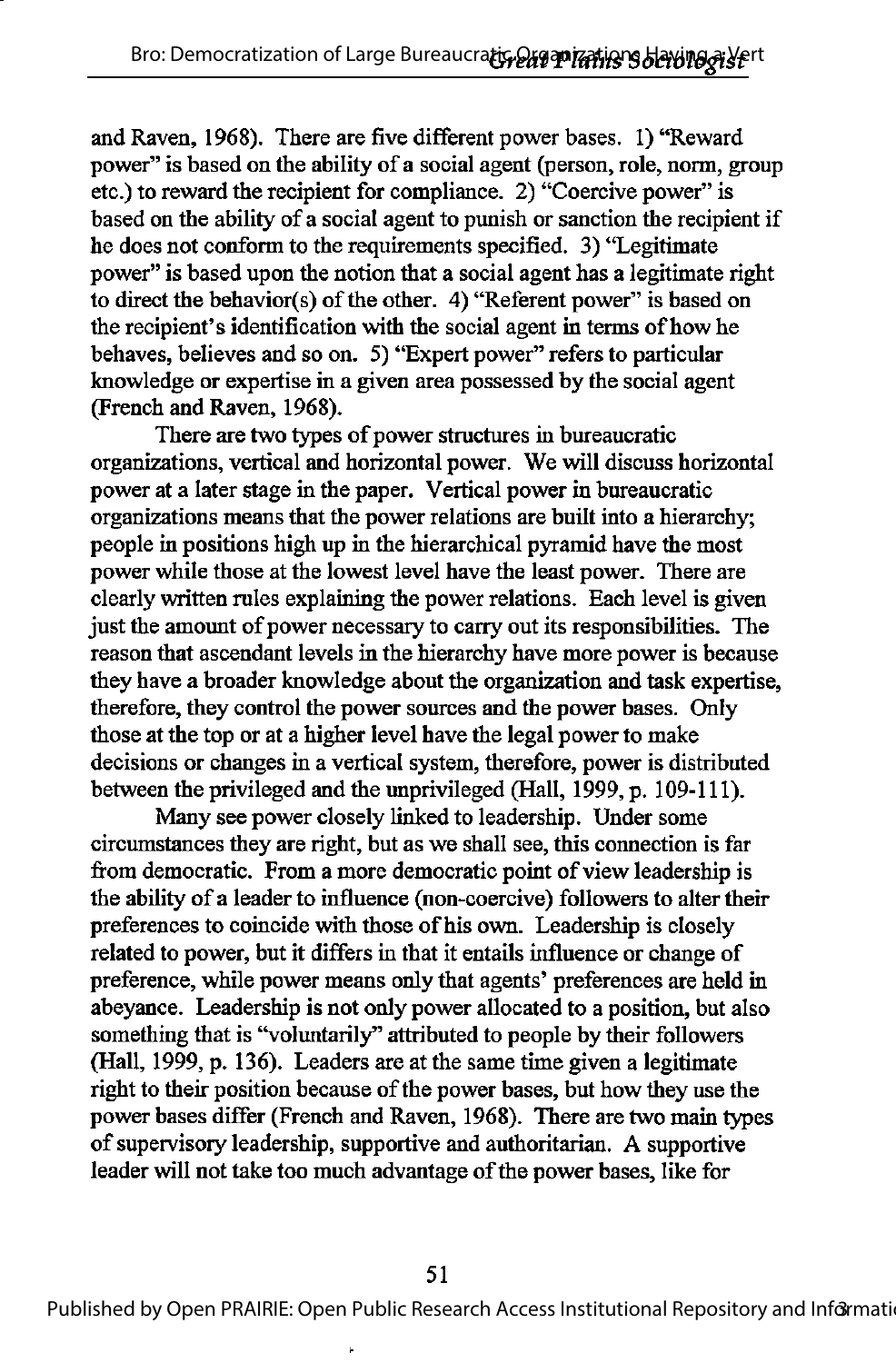example coercive power, but rather be more cooperative and democratic in behavior (fits with the above definition of leadership). On the other side, an authoritarian leader will use the power of his position and use the power bases more or less to a maximum, for example, he will be more punishment oriented (Hall, 1999, p. 140). Be aware that authoritarian leadership does not fit with the way "leadership" is defined above where there is a clear distinction between leadership and power (even though they are connected). Authoritarian leadership merges with power, and is simply an exercise of power where leaders only give orders and make decisions (Hall, 1999, p. 137). It is not democratic in its style, since it is only an act of power totally based upon the control of power sources and power bases.

#### The Democratization Process

As an organization grows larger, its administration becomes more complex, resulting in increased specialization and division of labor. This requires a "stronger" leadership and a reduction of grass-roots input into leadership decision-making, despite the fact that grass-root workers often constitute the majority of the members of an organization (Michels, 1962, p. 71). By reducing the 'floor" workers input into decisionmaking, the organization as a whole becomes less democratic. As mentioned earlier, democracy means that the majority rules and that all members are considered as source of decision-making, and that everyone should have the opportunity to express themselves about any outcome. When leaders have control over all aspects of the organization, the organization is more totalitarian than democratic. Michels (1962, p. 72) says that when leaders dominate larger organizations, they tend to organize themselves in pursuing their own interests. This statement also shows that democratic control in these types of organizations is reduced to a minimum, because the lower range workers (the majority) are not taken into account about organizational life and benefits.

Organizations where those at the top or at a higher level have the legal power to make decisions have a vertical power structure (Hall, 1999, p. 109). Leaders in these organizations get their power through their control of power sources and power bases which permits them to manipulate the behavior of the workers. Authoritarian leaders are likely to rely on the power of their position and to be more punishment oriented, which means that all five types of power bases are regularly employed (Hall, 1999, p. 141). The supportive leaders are more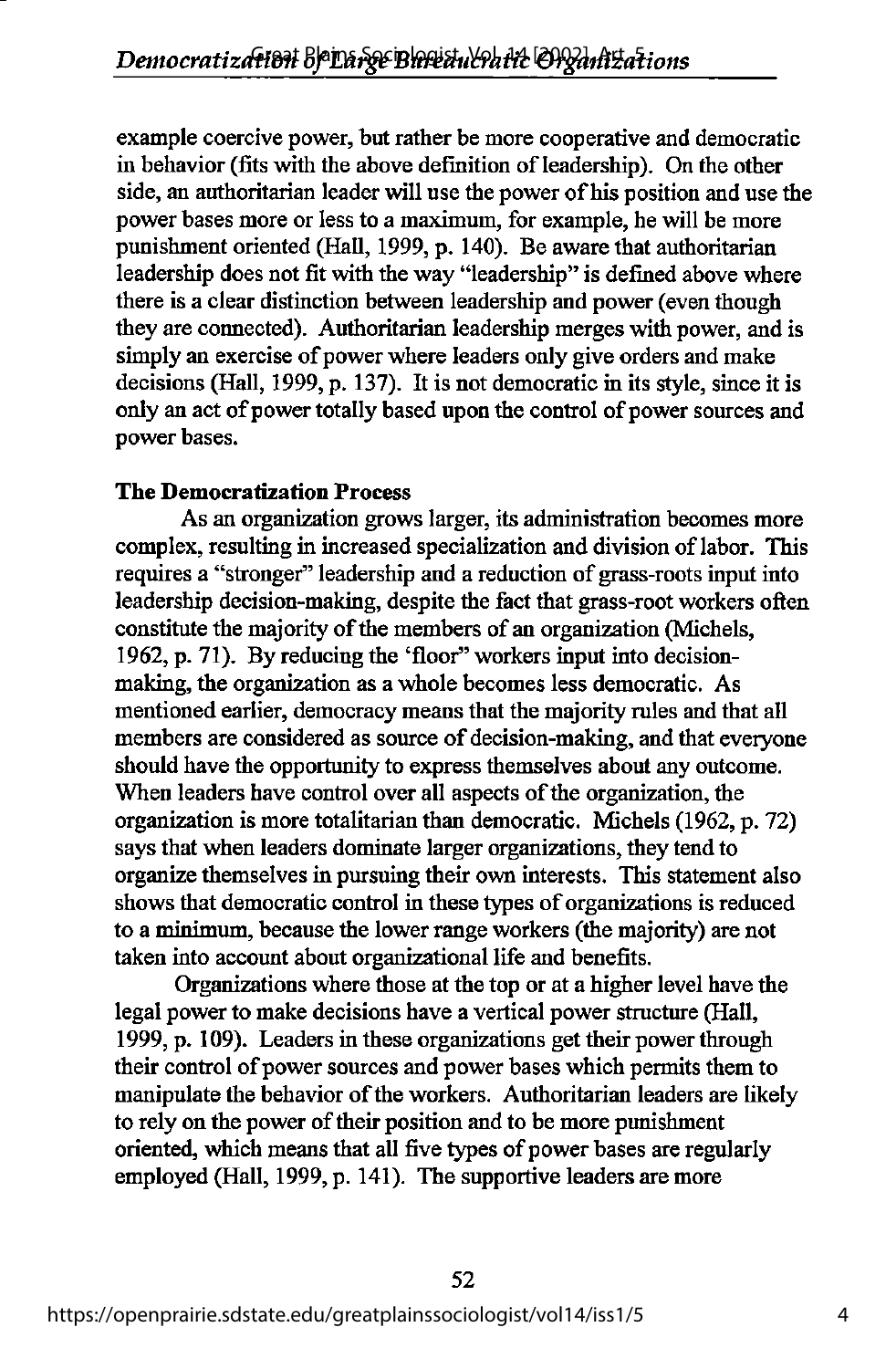employee oriented (consider the needs of subordinates, and treat them with dignity), democratic in behavior (ask subordinates for their opinion etc.), and they give more authority to their subordinates (Hall, 1999, p. 140). All power bases are often not relevant (though power sources often are) for supportive leaders and/or in a horizontal power structure. Often, only referent power and expert power are relevant (French and Raven, 1968), which means that supportive leadership and horizontal power structures usually are more democratic in nature since the opinions ofthe grass-root are taken into consideration about organizational decision-making. In a bureaucratic organization based on vertical power and authoritarian leadership, the workers have very little input into organizational decision-making. Growing centralization in industry, industry-wide bargaining, government intervention, and the need for organizational experts have all resulted in more bureaucratic and centralized organizations (Nyden, 1985, p. 1182). Perrow (1986, p. 3) writes that bureaucracies are based upon rational legal authority where there is a common belief among organizational members that those in higher offices should have power over subordinates. This may explain why there is a general immobility and passivity among the average worker (Michels, 1962, p. 364). Hall (1999, p. 143) states that members are socialized into this kind of organization, and will themselves see authoritarian leadership and a vertical power system as the "natural" way to structure their daily routines. How is it possible to democratize a bureaucratic organization based upon a vertical power system and an authoritarian leadership? The answer here will be to minimize the strength of the power sources and the power bases from where leaders get their power to manipulate the behavior of the workers. As we will see, this can be done if the grass-root members become a group *in-itself* rather than being a group for-itself (as Marx wrote).

What changes are needed for the organization to be more democratic? The central issues are higher wages, better protection of workplace (occupational safety and so on), employee benefits (better health service and so on), and organizational democracy where the workers play a central role in organizational decision-making (at least to a much greater extent than before) like organizational politics, contract decisions, election of different representatives and establishment of committees to protect workers rights, especially minority members (Nyden, 1985, p. 1186). Weber recognized that "floor" workers may have their own broader political awareness that can moderate the power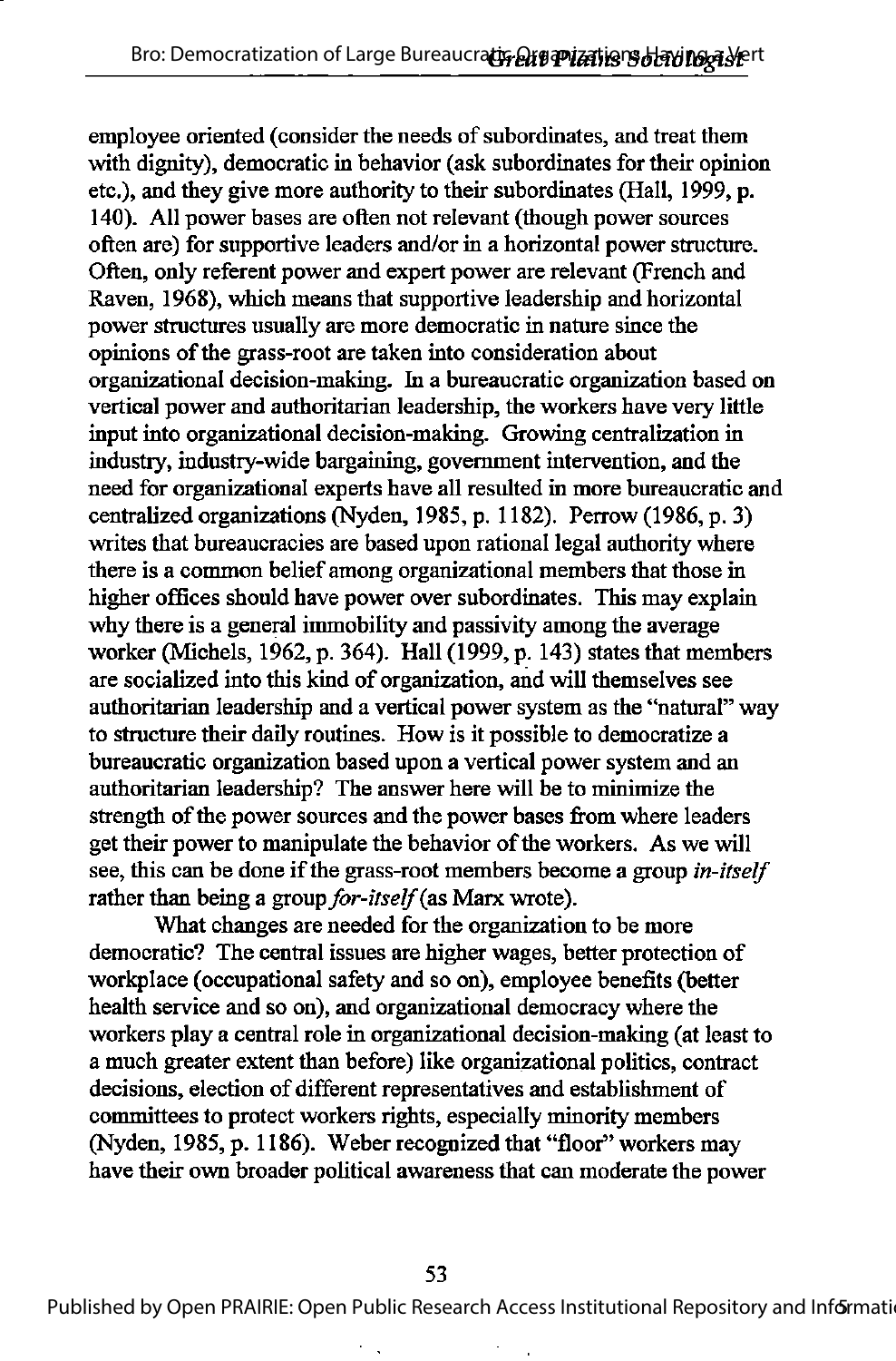of leaders. He saw vertical power structures and authoritarian leadership in bureaucratic organizations not only as obstacles to the maintenance of democratic processes, but also as obstacles that could be overcome by the lower ranged workers (Nyden, 1985, p. 1181).

Nyden writes that democracy is built from the bottom up, it is not imposed from the top down. Therefore, democratic reforms start from a very basic level. Once democratic building blocks are in place at the bottom, broader democratic structures can be built into the organization as a whole. Success emerges when the workers have consciously evaluated the advantages of particular organizational structures and are ideologically committed to democratic processes. It includes the ability to bring about normative changes in the organization. Groups seeking democratic reforms within the organization are most likely to succeed if they themselves are democratic. All workers/members must be involved in the decision-making process within the group. The ones with the initiative to start organizing a group are often individuals with "guts," who are not afraid to ask organizational leaders certain questions. Often, these individuals also become grass-root leaders, at least in the beginning (1985, p. 1183-1184, 1187 + 1193). Kochen and Useem (1992) indicate that individual and collective voices are critical in changing organizations.Nyden argues that when organizing a group, the presence of an "occupational community" with intermediate social networks that integrate the workers must be present. In other words, it is important that workers be afforded the opportunity to associate with fellow workers in the workplace, and that they have ties/can build ties in their leisure time through family and community relations. If these factors overlap, it builds the basis for a pervasive social institution with string bounds and agreement (1985, p. 1183).

Equally important, members must create connections to the "outside;" they should become members of unions, integrate into (local) political organizations, and in general keep in touch with different sources of political power from where they can receive and gain support. By having support from the outside, workers will build strength, and as a large collective, they may be able exert more pressure on the leadership of an organization for reforms and changes. Campaign strategies based on democratic ideology is a crucial factor for success, even though it is time consuming to develop political strength. It takes more time to educate members about the merits of a political platform than to form alliances with existing political cliques in the surrounding political area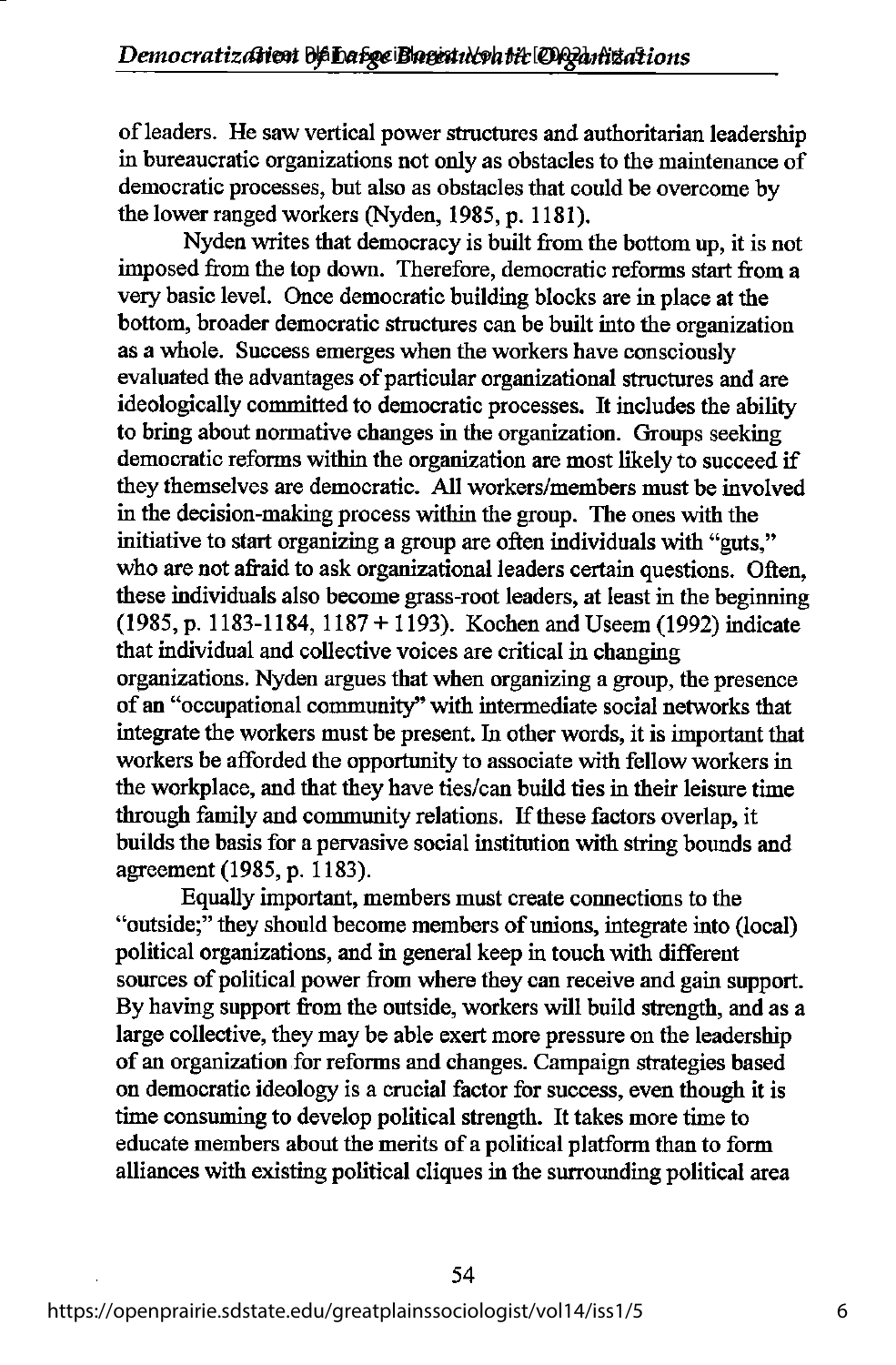(where gains are but short-term). The group must emphasize commitment in bringing about specific reform program(s) and not just short-term electoral victories regardless of the consequences for a true democratic reform. The group must, therefore, be picky and consistent in its strategy, and enter an alliance with other groups or political organizations only if it can immediately or in the long run gain anything. The group must build its organization and campaign on the basis of a political ideology with a long-term time frame (Nyden, 1985, p. 1192-1193). Kochan and Useem (1992) state that organizations are often slow to change, therefore, it is necessary to have a long-term schedule so that any major changes can see the light of day. Educating members about organizational structures and procedures as well as involving them in activities and campaigns, helps to guide them into progressive politics. This may assure their continued support (Nyden, 1985, p.1198). Nyden (1985, p. 1183) writes that union members, and organized workers in general, cause organizational leaders to be more responsive to workers' interests.

It is important to have a communication network that is public, so that groups of members from different sections of the "new" grass-root organization can hold regularly scheduled meetings as a way of increasing involvement in politics. In order to be successful, it is important to have a strong link between group members and group leaders. In political meetings and elections it is important to emphasize issues rather than personalities. This will "force" members to really listen and think about existing problems. Consequently, members will be more inclined to work on specific issues and ultimately establish steering committees. By retaining a consistent long-term democratic ideology reinforced through regularly scheduled meetings emphasizing specific issues, it is easier to get members engaged: not only in issues concerning more money and better pensions, but also in areas addressing corruption, safety, and grievances. In addition, the organized group should publish newsletters. By writing articles for the newsletter, members will leam more about how the organization works and about any injustice happening at their workplace. Workers will also leam to focus on the important aspects of an issue and it might persuade other workers to support their position (Nyden, 1985, p. 1184, 1187-1188).

The way to democratize a bureaucratic organization characterized by a vertical power stmcture and authoritarian leadership is to minimize the strength of the power sources and power bases through which the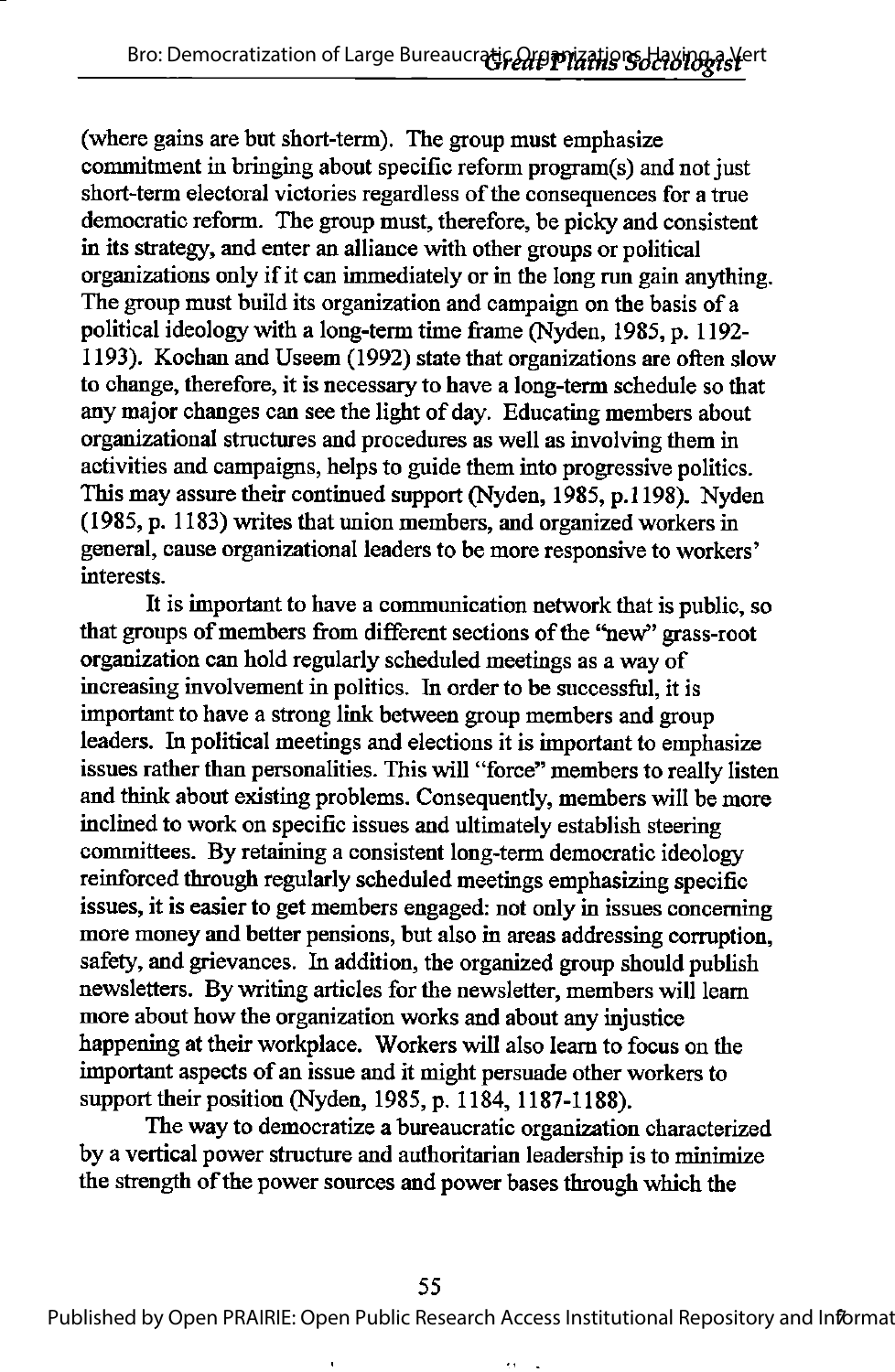leaders manipulate workers behavior to fit their expectations. We have in the last paragraph viewed how the lower ranked workers can take action to minimize the power of the leaders. Action is necessary because manipulation through the power bases makes the organizations' democratic processes invisible. Let us now take a look at how the proposed democratic changes discussed in this section can influence each type of power in the power sources and the power bases relevant for organi25ations based on vertical power systems and authoritarian leadership. (Note: all five power types in the power bases, and all three power types in the power sources are relevant for organizations based on vertical power systems and authoritarian leadership).

The leaders will still have reward power. French and Raven (1968) argue that attempts to use power outside the social range tend to decrease reward power. Leaders will, therefore, have greater difficulty rewarding someone informally—based solely on character and so on instead of job performance. The workers may be more aware of what is \*the real requirement" to receive certain rewards, because they are informed through meetings and newsletters about different forms of "injustice" and the limits of power compared to their "democratic" rights. The leaders must, therefore, be careful to reward one worker and not others if there are no specific, acceptable reason for making a difference. In addition, leaders may not be able, at least not to the extent that they could earlier, to reward only individuals at the higher level of an organization ifthey do not have good arguments for it. This is due to the fact that workers may be more conscious about corruption and injustice, so they might require their part of the "cake" if they feel that they have a "democratic" right to do so. In a union where workers are well organized, they can protest with the "tools" available. French and Raven (1968) argue that the strength of reward power increases with the magnitude of the rewards that leaders can provide. The workers may have learned in their grass-root organization that they can require different or higher rewards than what leaders normally have given or want to provide for certain behavior/action. If so, the reward power is reduced. In this context, workers would probably not accept all types of rewards, especially if they understand that the forthcoming reward is not high enough or equivalent in kind. One can say that the reward power still exists, but that it may be reduced in strength since the workers' organization will protest against any undemocratic behavior of the leaders.

56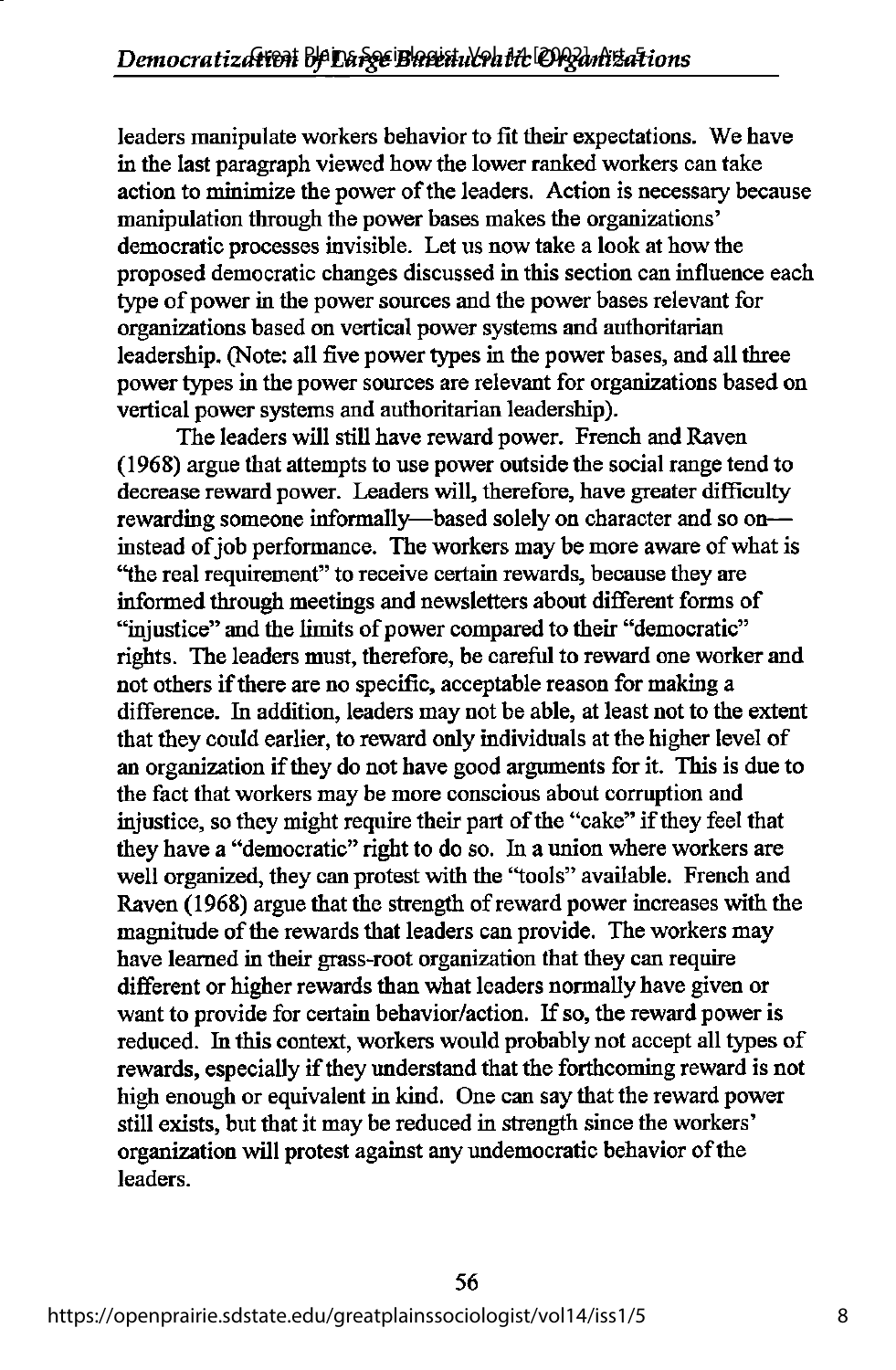Coercive power too remains relevant. However, if a leader wants to punish or sanction a worker, they must frame the rationale in such a way as to insure that the rest of the work group will either agree or at least find the action reasonable, since they presumably are now well organized and well-informed. For example, to give someone the sack will be difficult without sound, well-reasoned justification. This is particularly the case in situations were workers are well organized and in a position to take action if they find the sanction(s) to be unfair. French and Raven (1968) write that the strength of coercive power depends on the magnitude of the threatened punishment. Since workers are organized and can exert pressure on leaders, one can assume that formerly 'undemocratic" sanctions and punishments exercised are not in use anymore which would reduce the number as well as the degree of punishments. The leaders are probably also more or less forced to be more consistent with the use of coercive power, so that members higher up in the hierarchy also would be punished by their leaders relatively in the same degree as the lower level workers. Another important issue in relation to this is that the leaders must be careful so they do not punish people differently based upon sex, age, and race. If they do, they can expect to get reactions from the workers' organization. Coercive power still exists, but it is probably reduced in strength and degree since the workers are aware of their human rights and have, through their own organization, more knowledge about how the organization operates and should operate. The workers will probably take action if the sanctions or punishments are not democratic. The workers may now be aware of what Hall (1999, p. 140) suggests, that leadership based on punishment is not "good" leadership. They want to be heard and treated with dignity, and would demand more democratic behavior from the leaders.

The charismatic (power source) and referent (power base) powers may both be heavily reduced when confronted with the democratic attitude of the workers. Referent power is the ability of the workers to identify with the leader and gain satisfaction by conforming to the leader. The strength of this type of power depends upon how strongly the workers can identify themselves with the leader (French and Raven, 1968). If the workers are committed to democratic processes and have opted to follow a democratic ideological politic, they may have difficulty receiving satisfaction by conforming to an authoritarian leader. The entire value system(believes, attitudes, behavior) completely contradicts what they fight for and believe in. The leaders may therefore loose (at

Published by Open PRAIRIE: Open Public Research Access Institutional Repository and Informat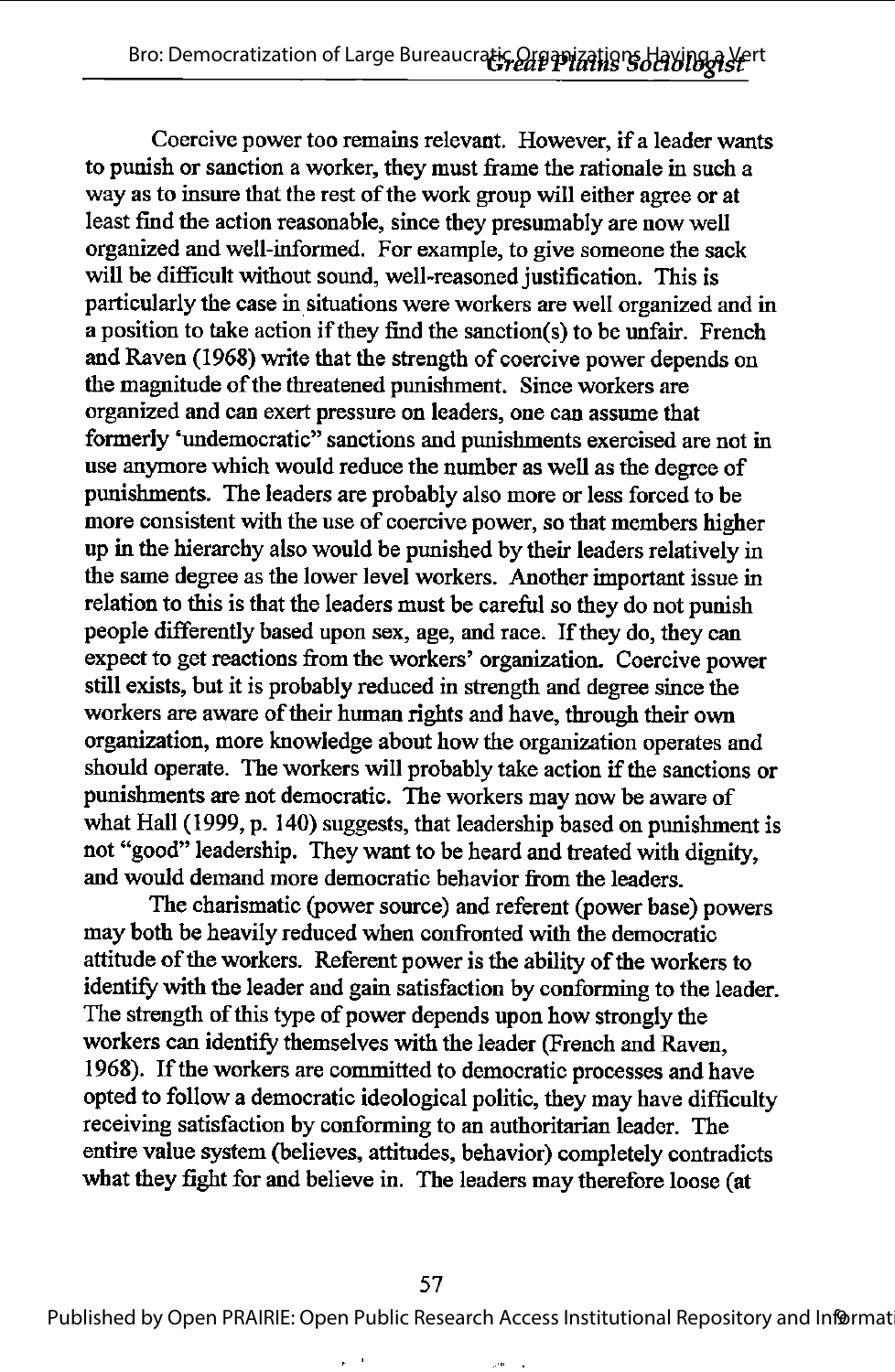least in the long run), this kind of power, especially if the workers' organization grows strong in number and strength, and if the workers adopt collective resistance. The leader may also loose his/her charisma because with an authoritarian leadership style personal qualities will not inspire any popular devotion and/or enthusiasm. Hall (1999, p. 140) writes that leaders influence followers in the interaction process, and the reactions of the subordinates to the interaction impact upon the behavior of leaders. Since workers are be more inclined to focus on the issues and are committed to democratic processes, they will understand their rights as a collective, thereby changing their behavior accordingly in the interaction process, which would then influence the behavior of the leader. The leader must be careful not to use unnecessary force, because the workers might "protest" if they feel unfairly treated. Consequently, the leader might be forced to take the subordinates' opinion into consideration and treat them with more dignity to a larger degree than before.

Legitimate power will, in-itself, remain strong since the workers must accept that the leaders have the right to influence them (as long as they believe in any hierarchy at all). But, since referent and charismatic powers are weakened, the workers might refuse in one way or another to accept the legitimate power of the leader. French and Raven (1968) state that referent power is the most important form of power. If the leader does not change, the consequences might be serious. Legitimate power is strong if the workers accept the social structures in the organization. It is obvious that they do not in this case; therefore, the legitimate power is reduced. The workers are committed to democratic processes, and receive a lot of information from the rest of the group through meetings, newsletters and so on. hi essence, they would not accept the social structure caused by a vertical power system relying on authoritarian leadership.

Expertise (power source) and expert power (power base) remain strong since the leaders normally have more skills than their subordinates. However, the workers may understand the importance of their work in the larger context, therefore, the leaders are probably not looked upon as "high" or "respected" as they might have been earlier. The relationship might become a little more dualistic. One reason for this could be that some workers might have developed more general and/or specific knowledge by participating in the organized meetings (or told by their group to get more expertise). Thus, workers can formualte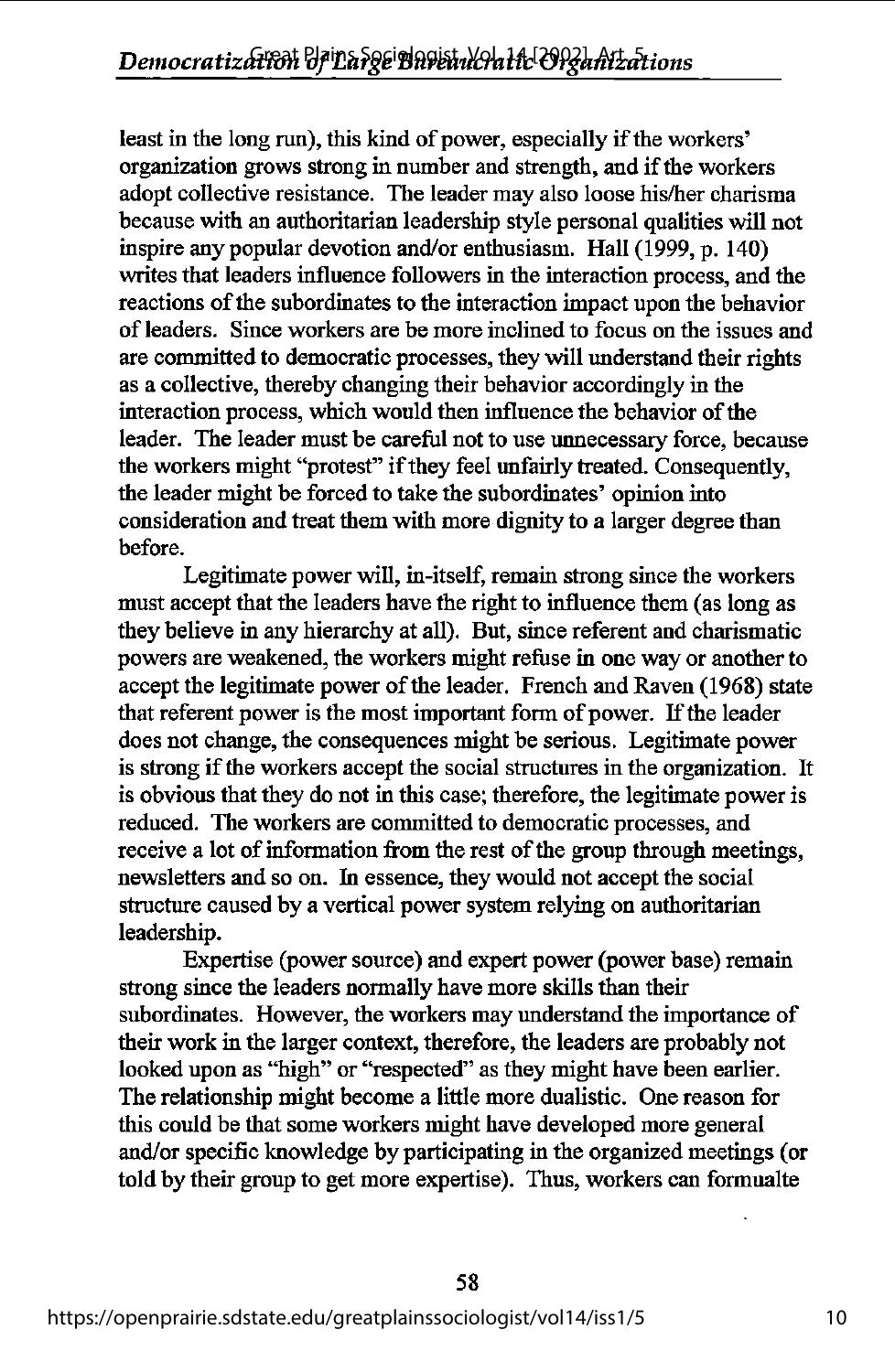arguments and initiate discussions with the leader, thereby reducing the latters level of expertise in a relative sense. The expert power (expertise) will be reduced if the worker(s) compare their level of knowledge with that of the leader's and discover the existence of discrepancies.

Position (office) which is a source of power will remain strong. The workers will probably accept a sort of hierarchy of positions, and will pretty much accept that there are persons "higher up" who do a different job dian them. What they do not accept is to be "mistreated" and not being able to participate in organizational decision-making. That leaders in higher positions have \*too many" benefits, and that leaders can direct workers behavior how they please, will probably not be accepted.

#### Consequences for the Workers and the Organization

The conscious creation of democratic organizational structures will lead to a more open decision-making process and a greater involvement of broad segments of the membership in organizational functions. The organized workers will in the long run have more influence upon organizational life and enhance the possibility of receiving more benefits such as higher wages, occupational safety, and better health service, etc., by collectively pressuring the leaders. This, of course, will also require them to be more informed about organizational life and take a larger part in decisions about the present and future situation of the organization (Nyden, 1985, p. 1185-1186). The organized workers can also force organizational leaders to make changes which, for example, would make the working conditions more pleasant; better equipment, better clothing, more breaks and so on. The workers may also have a greater chance to reduce corruption and "injustice" within the organization, because they would probably be more aware of their democratic rights. They will expect to take part in more meetings and committees than before. The workers might not be satisfied by only participating in meetings/committees, they might also require that more positions within the organization are elected and not simply assigned (Nyden, 1985, p. 1186). Since the workers are many in number, they can threaten the leaders by refusing to do anything outside the minimum requirements (overtime and so on), stop working for a while, and even strike. Remember, workers would probably have support from outside politicians, organizations, and unions, i.e., they can place combined pressure on leaders. Even if the leaders threaten the workers by giving them the sack and so on, the grass-root organization created by the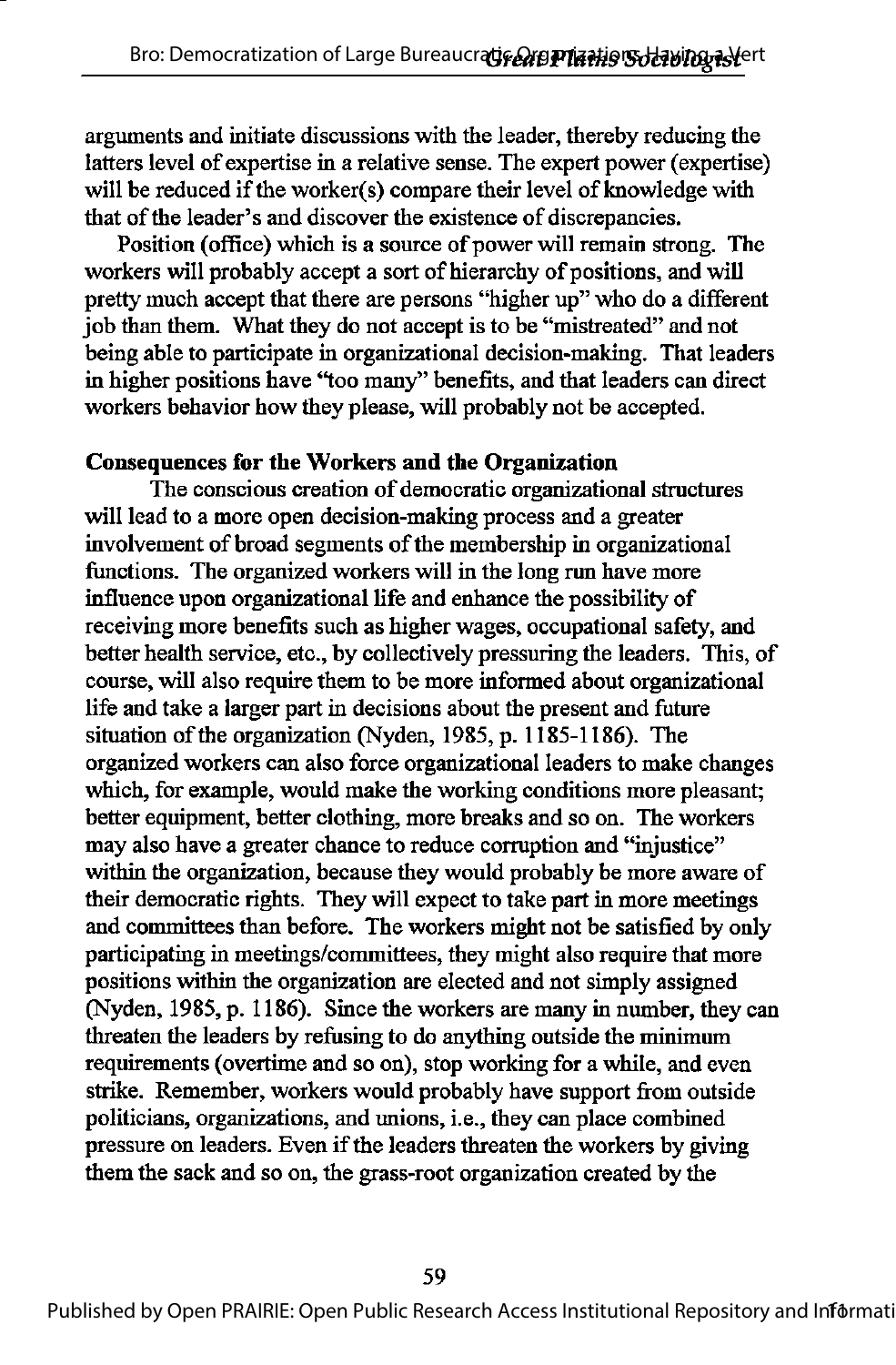workers will have a great chance to survive since outside organizations and unions might continue their work for change.

As we have seen, the power sources and bases through which the leaders have the power to manipulate the behavior of the workers have been reduced in strength. Because of the increased power and influence the workers can receive, the organizational leadership is kind of forced to make some changes to fit the newly developed situation. The leaders must, at least to a degree, take workers' opinion into consideration, perhaps give them more independent authority, and treat them with more dignity. The result will probably be that leaders have to change their authoritarian leadership style more toward a supportive leadership style, which is according to Hall (1999, p. 140) more democratic. French and Raven (1968) state that, the weaker the bases of power, the weaker the power is. Reduction in power (bases and sources) will automatically decrease the strength of authoritarian leadership. This is because authoritarian leadership is based upon the use of power and cannot survive without obedience of the workers.

As a result of the strength reduction in leaders' power bases and sources, the vertical power system is weakened. The reason, as we have seen, is that the power of those higher up in the hierarchy may be reduced. A vertical power system is based upon a relationship where those higher up in the organization have "total" power over the ones below them (and that the subordinates conform to it). This is not the situation anymore (leaders still have power over subordinates, but it is reduced). As mentioned earlier, Hall (1999, p.111) suggests that the reason that ascendant levels in the vertical hierarchy have more power is because they have broader knowledge about the organization and task experience, therefore, they control the power sources and the power bases. As a result of the democratic organization of the workers at the grass-roots level, they become more educated and learn more about their democratic rights and how the organization really works. This will provide them a broader knowledge base about the organization and give them more task experience. The power of the leaders may be reduced since the workers can now challenge the leaders on the very premises that gave them power in the first instance. As a consequence, the organization might be forced to change their structure from a vertical power system toward a horizontal power system where the leaders and the workers are more equal, and have a more dualistic cooperative relationship.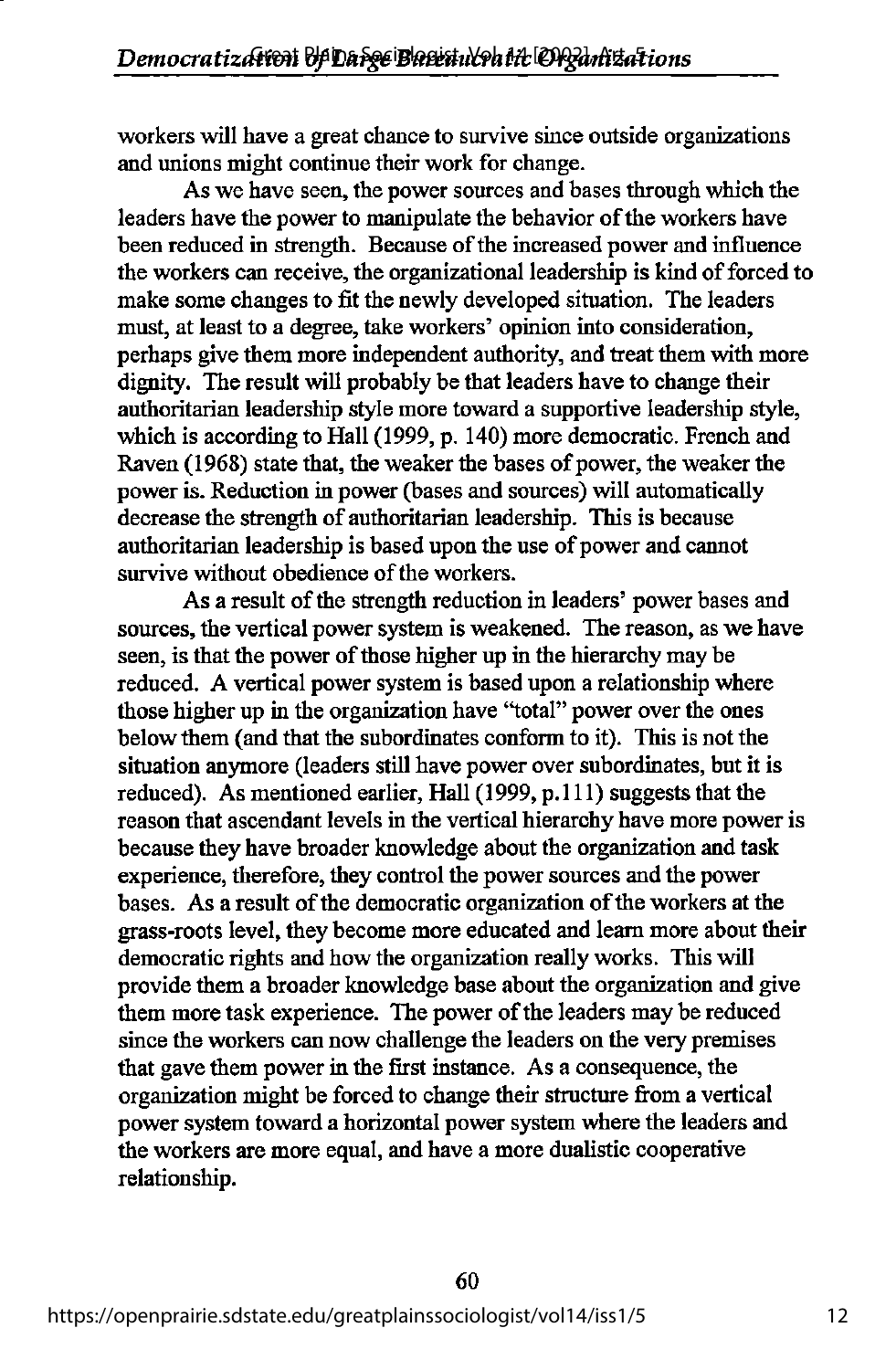The bureaucratic structure will survive (in terms of how it was defined earlier) but it will become more democratic since the workers can express themselves about outcomes too a larger degree than earlier. This is, of course, contingent upon their participation in more meetings and elections within the organization. Workers will, through their own grass-root organization, receive information about the decision they are about to make. The changes in the organization will lead to more social equality and an increase in individual rights among workers. The idea that the majority rules and every single member of the organization (including all workers) is considered as an equal source in the decisionmaking process, will probably not be fully the case yet since the leaders would probably protest and refuse to make too many large changes. Leaders will still be powerful even though their power is reduced.

#### Conclusion

We have attempted to demonstrate how lower level workers can organize themselves and thereby force democratic changes in their workplace. They can do so by developing a long-term consistent democratic ideology that activates and educates workers, toward building connections to unions and different political organizations. All these factors will put pressure on leaders, who will be more or less forced to change their authoritarian leadership style more toward a supportive leadership approach, and flatten the vertical power system into a more horizontal system. The paper does not consider a total change from vertical and authoritarian power structures to a supportive and horizontal system, but just some changes that will make the organizational leadership less authoritarian and the vertical power structures less "steep." The obstacles against complete change include the fact that leadership will probably not accept too many large-scale changes and the recognition that solidarity among workers has its own limits.

Kochen and Useem (1992) argue that organizations need to support participatory decision-making and communication across organizational structural boundaries. Employees and leaders within organizations need to increase the level of participation and cooperation, therefore, organizational hierarchies need to flatten as a means to encourage a flow of ideas and influence from lower range workers to be competitive in today's global world. Vertical and horizontal boundaries need to be more "open" to promote crossfunctional integration, communication, and problem solving.